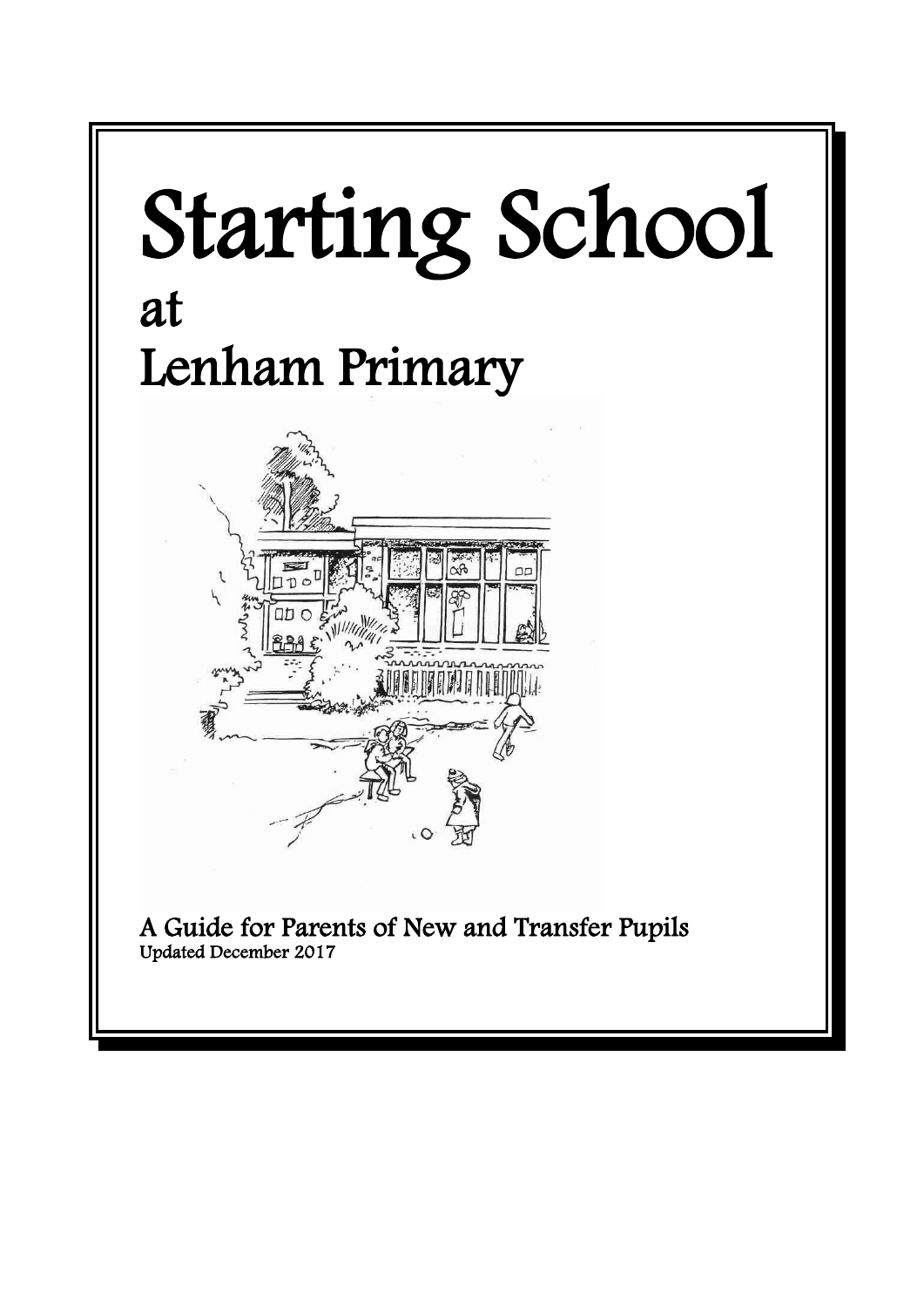# **Index**

# **Page**

| Index                                 | 2 |
|---------------------------------------|---|
| Introduction and Welcome              |   |
| Coming to school                      |   |
| Times of the day                      |   |
| Collecting your child                 |   |
| Absence                               | 5 |
| When your child is unwell             |   |
| Lunch time                            |   |
| Uniform                               |   |
| Information                           |   |
| Getting involved                      |   |
| Helping your child prepare for school |   |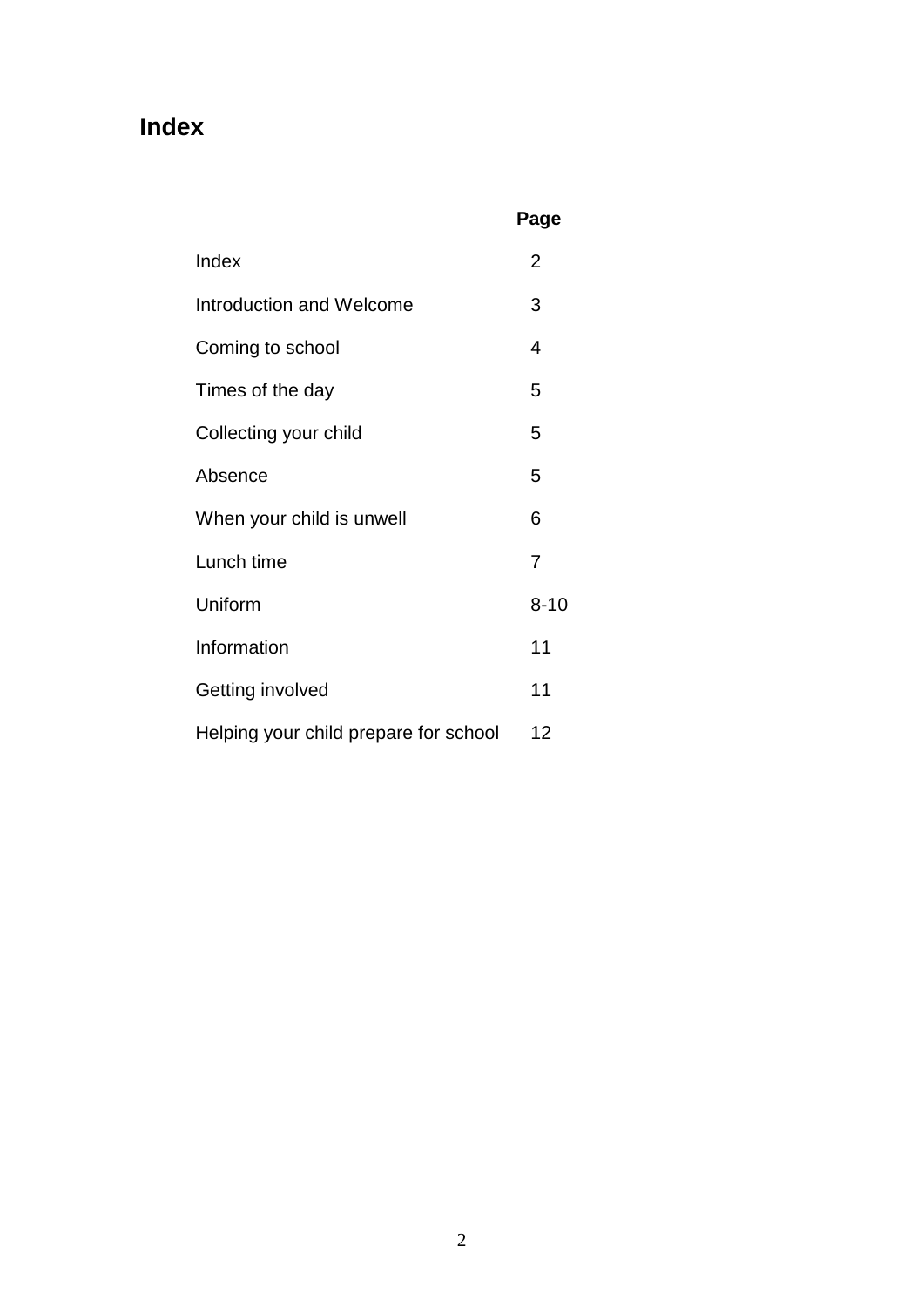#### **Introduction and Welcome**

We would all like to welcome you to our school. We pride ourselves at Lenham Primary School on providing a friendly environment for children and their families. We hope that this booklet will answer some of your questions about the day-to-day happenings. If it does not answer all of them do please ask any member of staff about your concerns. If this is the first time your child has attended school you will be invited to a meeting before they start school and there will be individual consultations early in the first term. However if your child is transferring from another primary school you will have opportunities to meet the class teacher informally and may request a parent-teacher consultation if one is not due to take place.

If you wish to visit the school before your child starts it is best to make an appointment with the school office on 01622 858260. In the interests of school security we ask all adult visitors to sign in and wear a visitor's badge.

There is a **No Smoking Policy** in both the school and in the grounds. We ask all adults to respect this and support our health education programme by this example.

In the interests of safety and hygiene **dogs** are not allowed anywhere on the school site.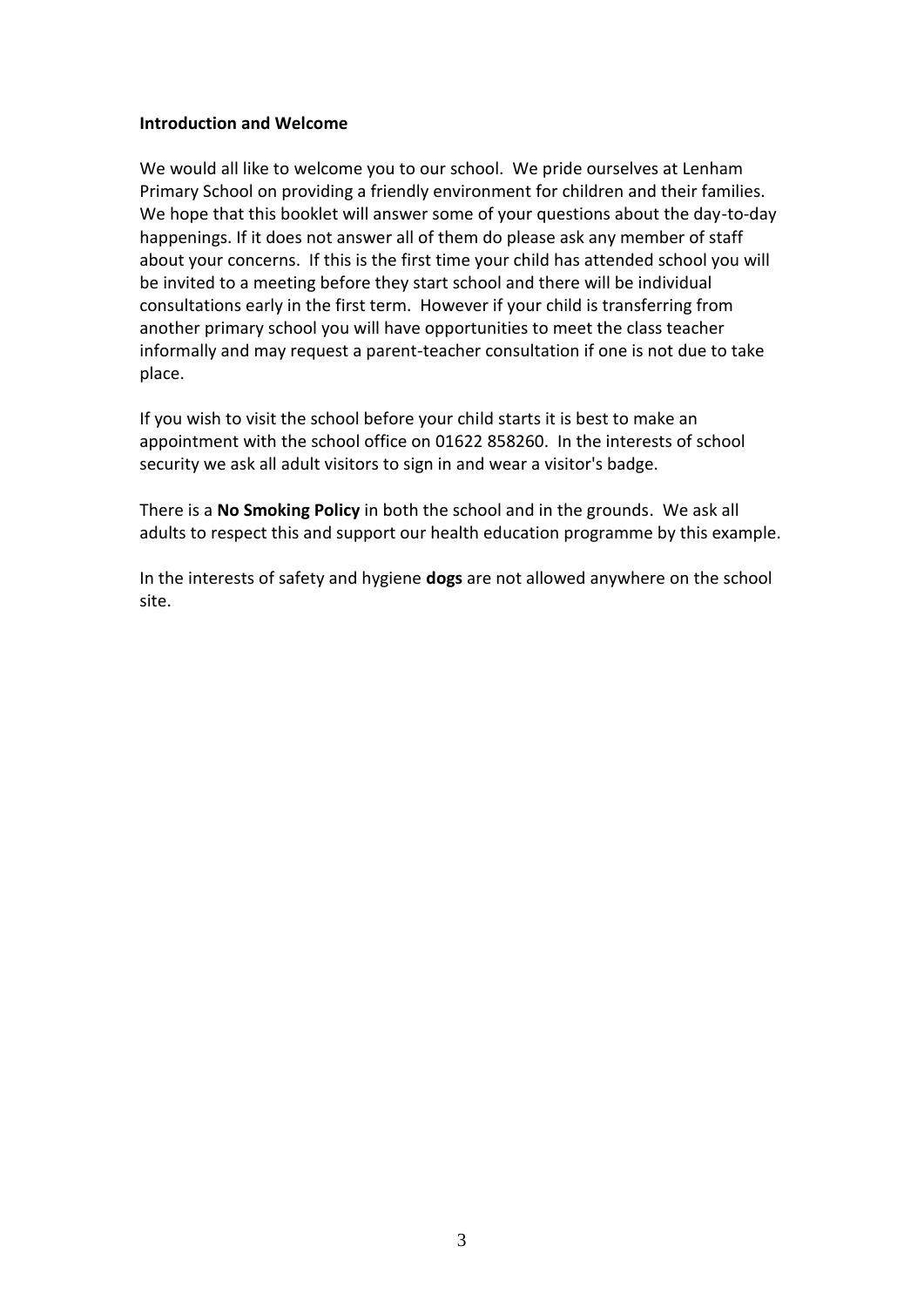# **Coming to school**

**Parking** Most families live quite close to the school and we ask everyone to walk if possible! This is because the school, like many others, has no parking on the site for parents and there is not much space in the road outside. As it can be quite congested at the beginning and end of the school day it is better to come on foot. If you do come by car, please park a little way away. Please **do not park** on the zigzag lines or white lines opposite the pupils' entrance as this area gives the children a safe place to cross Ham Lane. We do ask parents to accompany younger children to and from school. We have been advised by the Police that it is inadvisable to leave younger children alone in the car while taking a child into school.

**Waiting** Children (and parents) wait on the playground (not on the path) until the teacher on duty comes out. The children then line up ready to go in. If your child is starting school for the very first time we ask you to hand him or her over to the class teacher or classroom assistant when you arrive. Later on they will line up with the rest of the children. We have a carefully planned induction programme during the half term before children start school and this means that they are almost always eager to come to school. If your child is a little nervous you may wish to bring him or her in with the class for a day or two. Whatever happens, once you have said good bye we strongly recommend that you go quickly. Please do not linger for last waves through the classroom window - it only makes it much harder for the children to settle down quickly and prolongs the agony for yourselves!

**Early Arrival** It is important that parents are aware that children are not supervised by staff before or after school. Children should not arrive before 8.45 a.m. On wet days children may go into the hall from 8.50 a.m.

**Late Arrival** If you are late arriving at school please go to the office and sign your child in. This means that registers are adjusted for lunches. Late arrivals are noted in the class register. Please note that the registers are officially closed at 9.20am. Arriving after this time constitutes an absence for that session whatever the reason.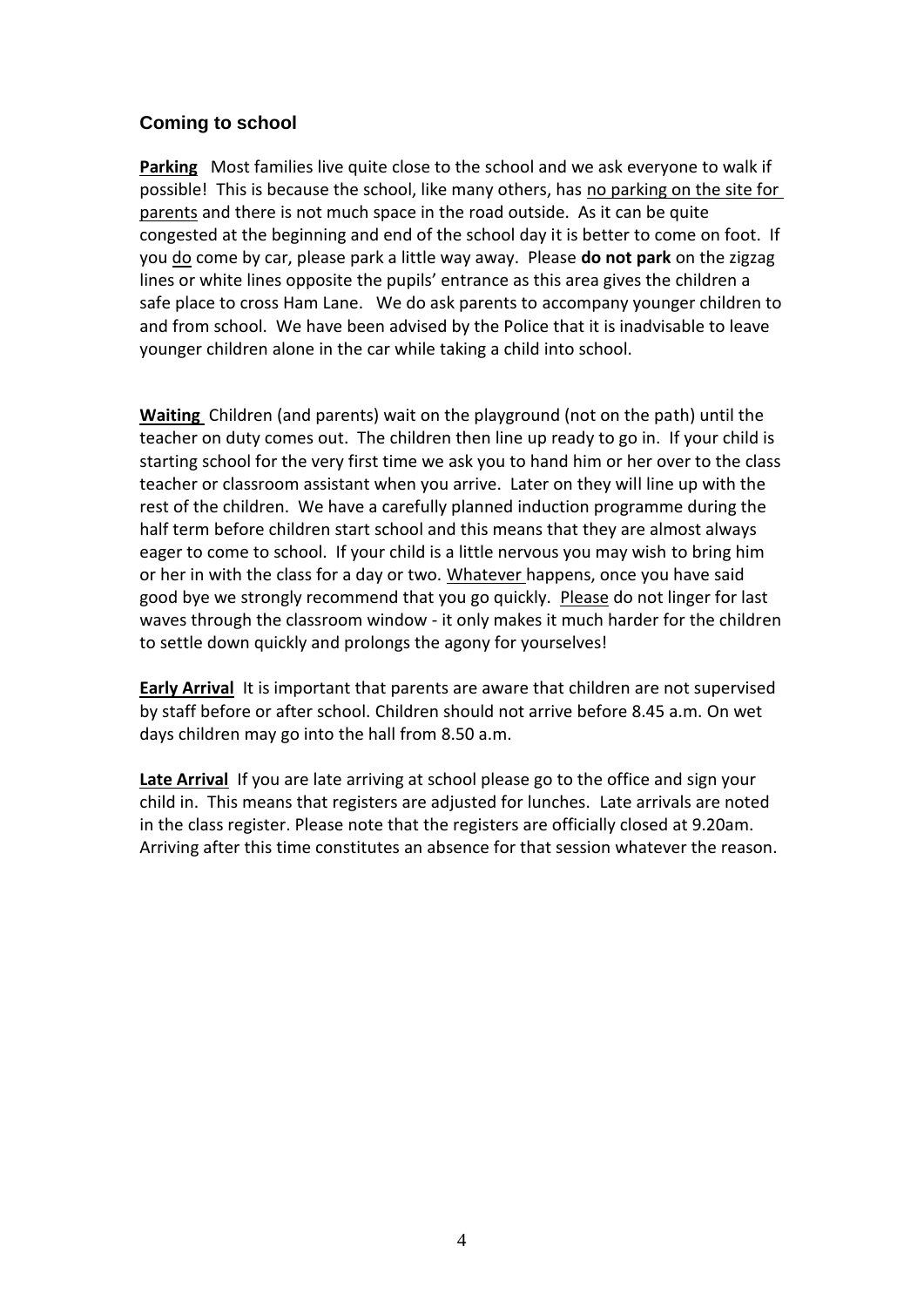#### **Times of the day**

| <b>School begins at 8.55 a.m.</b> |            | School ends at 3.15 p.m.                                     |  |
|-----------------------------------|------------|--------------------------------------------------------------|--|
| <b>Break times:</b>               | morning    | 10.25 - 10.40 a.m. (Infants)<br>10.45 - 11.00 a.m. (Juniors) |  |
|                                   | lunch time | 12.00 - 1.15 p.m. (Infants)<br>12.15 - 1.15 p.m. (Juniors)   |  |
|                                   | afternoon  | $2.25 - 2.35$ p.m. (Infants)                                 |  |

### **Collecting**

Parents are asked to wait for their children on the playground. It is helpful if everyone remains away from the school building and any younger children are kept under close supervision. Not only may they have an accident running about but it is very distracting for the teachers and children still working in the classroom. Please do not allow younger children to bring bikes, play in the copse area or on the adventure play area. (Children who have started school are not allowed to use these areas before or after school.) You may wish to use the seating in the "Quiet Area" but please make sure children sit quietly.

**Leaving school at other times** If you need to take your child out of school early we ask you to let us know in advance via a note in your child's book bag. Please come into the office at the time of collection. The child can then be signed out. Children are not allowed to leave early unless accompanied by a parent. Please sign the child in again when you return.

**Special Arrangements** If you make special arrangements for your child to go home at the end of the day, please let the teacher know.

### **Attendance & Absence**

Good attendance is very important and our school celebrates good attendance of pupils. When your child is absent please let us know the reason by phone on the day. If your child has an infectious disease such as a tummy bug we are especially glad to know immediately as we can watch for early signs in other children and warn other parents. Medical advice is that children should remain at home for 48 hours after the last bout of sickness. Please ring the office *every day* that your child is ill; ideally by 9 a.m.

**Authorised and unauthorised absence** Like all state schools we are required to keep records of attendance for every pupil. Absence is only authorised for health reasons including medical appointments and 'exceptional' circumstances such as close family weddings or bereavement. Absence is **not** authorised for any term time holidays as per the Department of Education Regulations 2013. Penalty Notices of £120 will be issued to each parent for each child reduced to £60 if paid within 21 days. Please see our online Attendance Policy for further information. An attendance record for every child is included in his or her Annual Report. The statistics are also included in national records and our School Profile.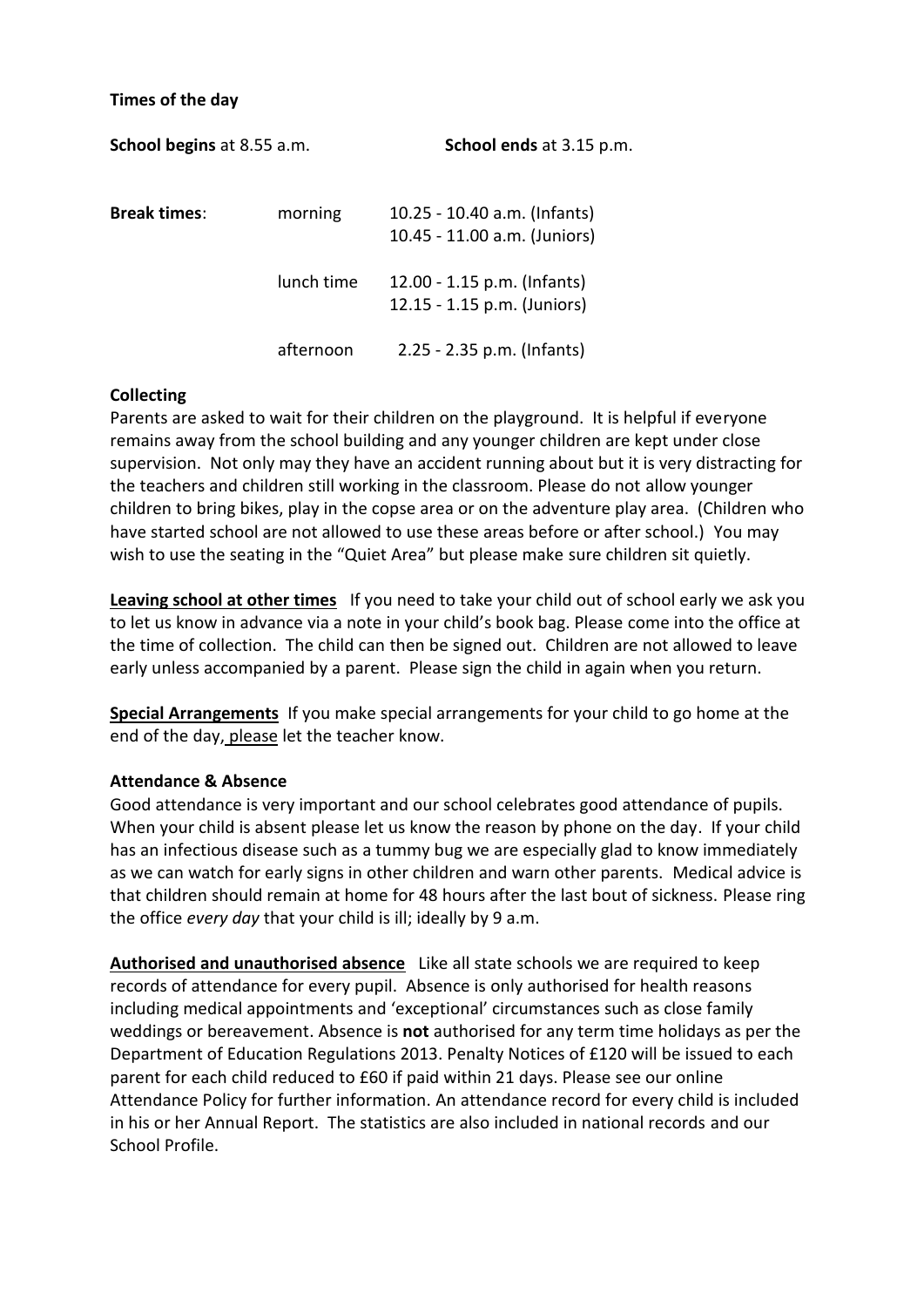# **When your child is unwell**

If someone is unwell during the day we will contact parents and ask them to collect the child. Please do not send your child to school if he or she is under the weather. It is pretty miserable for them and makes a lot of extra work for staff if he/she becomes worse and needs collecting. All children are expected to go out of doors at break time (unless there are very exceptional circumstances) as we do not have the facilities to supervise them separately.



**Emergency Contacts** It is very important that we have at least one telephone number where a parent can be contacted. We also ask for a friend or family contact number in case parents cannot be contacted. Please remember to let us know if your contact number changes.

**Medicine** We sometimes receive requests to administer medicines to children at school. Please complete a written indemnity allowing school staff to give the medicine. Medicine forms are available from the office. We will gladly continue to administer essential medicines to children with LONG TERM COMPLAINTS such as asthma, diabetes or epilepsy.

### **Medicines must be clearly labelled with your child's name and taken to the school office.**

**Head Lice** From time to time this school, like all other primaries, has a problem with nits and head lice. Even though head lice are not considered a health risk they are a real nuisance and unpleasant for the children and families affected. Sometimes parents don't know what they are looking for when they check the child's head and children are not always itchy when affected. If you are unsure whether your child has head lice a teacher or classroom assistant will always be willing to advise. If we think that a child is infected we will ask the parents to take the child home for treatment. Lotions are no longer generally available from the doctor or health visitor. It is far better to check regularly to prevent the problem from getting established. An instruction sheet on how to check for lice and nits (eggs) is available from the school office. We also have more detailed instructions on how to prevent the problem.

**Please tell the school if your child has been treated for head lice as we need to warn others to watch out for the little visitors.** This is in everyone's interests. We will ask a parent to collect a child if we notice live lice.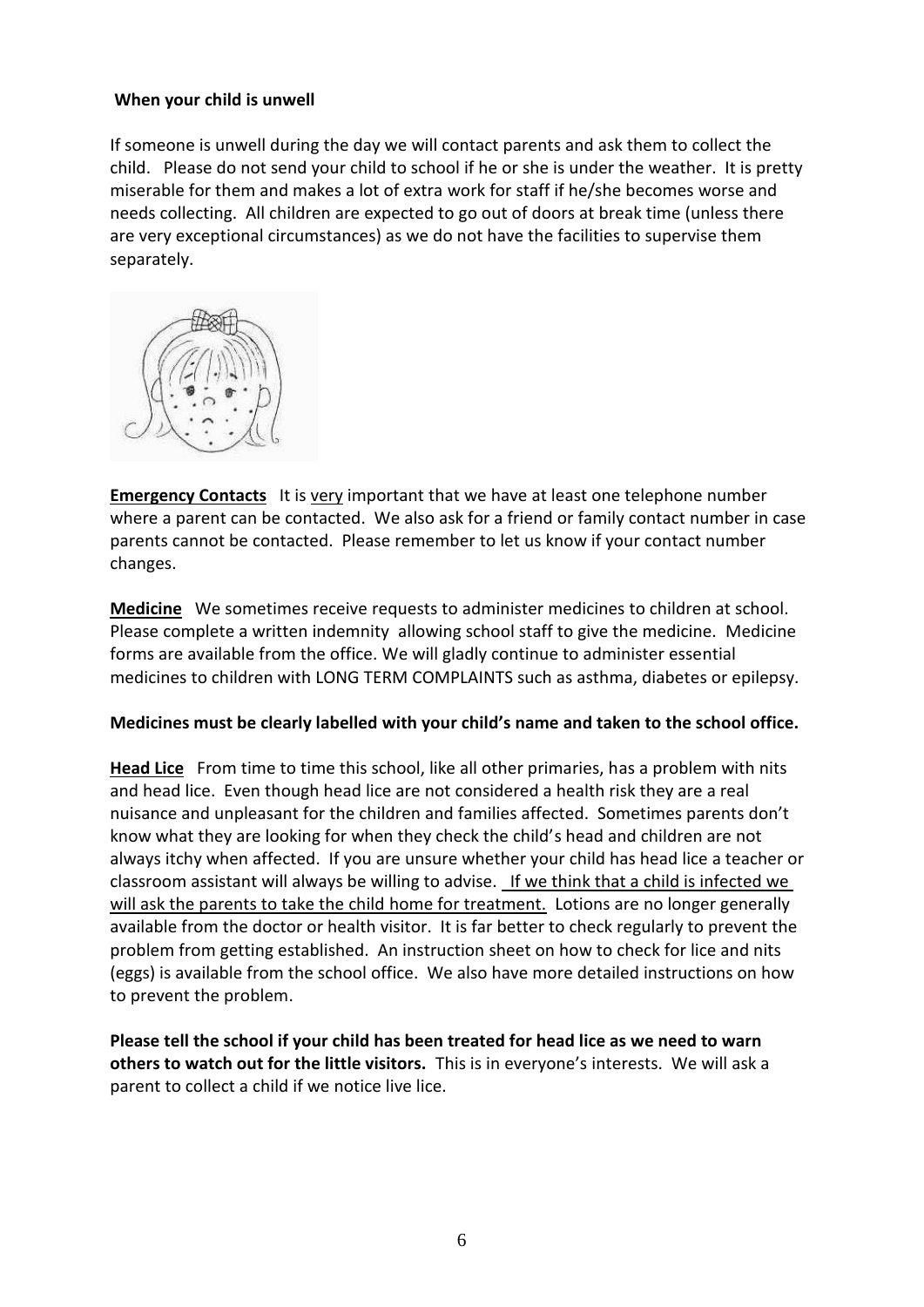# **Lunch time**

All the infants eat together at 12.00 a.m, with school lunches prepared on site by KCC approved caterers. The menus are designed by the contractors and provide an interesting and nutritious range of dishes. Parents will be invited to participate in a lunch time with their child.

**Cost** From September 2014 costs of infant meals are met by the Government. A junior meal (years 3 to 6) costs £2.15. Meals must be paid for **in advance** either on a weekly or termly basis. Details of how to pay will be advised shortly. When a child is absent the cost of the meal is automatically credited. Queries about dinner money should be sent in writing and in a sealed envelope. Families receiving Income Support, Income Based Job Seekers Allowance or Child Tax Credit will be eligible for free school dinners and should ask the school office for the appropriate forms



**Packed lunch** Children may bring a packed lunch in a named lunch box as an alternative. Sweets and chocolate bars are not allowed and we ask parents not to include peanuts or peanut butter as some pupils have extreme reactions to these products. We recommend a cool pack to keep the food fresh.

**Drinks** Water is available for all children at lunch time and from the water fountain, but if preferred a non-fizzy drink may be brought to school to drink at lunch time. Please make sure that your child can open and close the container which must not be made of glass. For the rest of the day, only water is allowed.

**Mid-morning break** Children may bring fruit for a mid-morning snack. Juniors only, as this is provided free for infants.

**Water** We encourage children to drink water frequently throughout the day. £1.20 water bottles may be purchased from the school office together with extra lids at 50p.



**Milk** We have fresh milk available for each child at mid morning which is supplied by "Cool Milk". This is free for under 5s. Parents need to fill in an application form and send it directly to the company.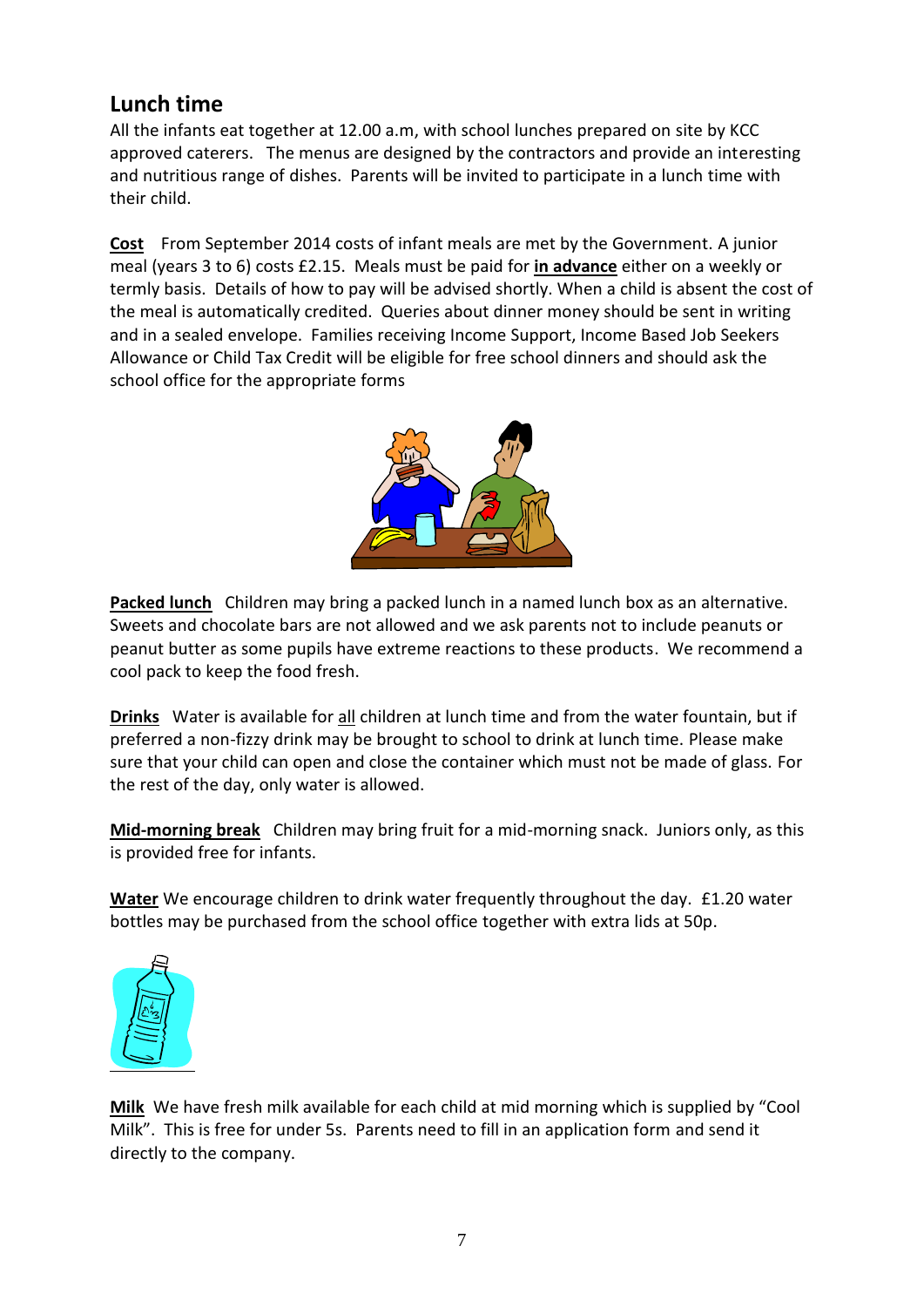# **Uniform**

We feel that uniform is important as it helps to establish school identity, a smart appearance and helps parents overcome the problems of dressing choosy fashion-conscious children!

The uniform is basically green, gold and grey. Various combinations are possible:

**Grey trousers and shorts** may be worn in winter or summer

**Grey skirts and pinafores** may be worn in winter or summer

**\*Short or long sleeved polo shirts**, *in gold for all year groups* except Year 6, who wear white. **White school shirts and blouses** are an acceptable alternative to the sports-style shirts *for Year 6 only.*

**\*Bottle green sweat shirts** with the school "Saxon" logo or bottle green sweaters /cardigans

\***Bottle green fleeces** with the school "Saxon" logo

**Yellow or Green dresses** (striped or checked)

**\*Green caps** (legionnaire and baseball style) are optional for summer protection.

**Socks** should be white or grey, tights either black, grey or bottle green.

**Shoes** are preferably black and of a practical design. Trainers, slip-ons and high heels are **not** permitted for everyday wear.

**Wellington boots** must be named and kept at school all year, for playing outside on the field when it's wet, muddy or snowy.

### **PE Kit:**

Every child needs to have his/her kit in school every day. Children who do not have their kit are not able to participate.

# **Black shorts**

**\*House T-shirt**. You will be advised what house your child will be in. Siblings are placed in the same house. Houses are named after sporting Britons who excelled at the Rio Olympics, and were chosen by the children:

Whitlock – green Brownlee– yellow Kenny – blue Peacock – red

Plimsolls are necessary for games activities.

**\*All starred items are available from <https://kentschooluniform.com/choose-your-school/lenham-primary-school.html>**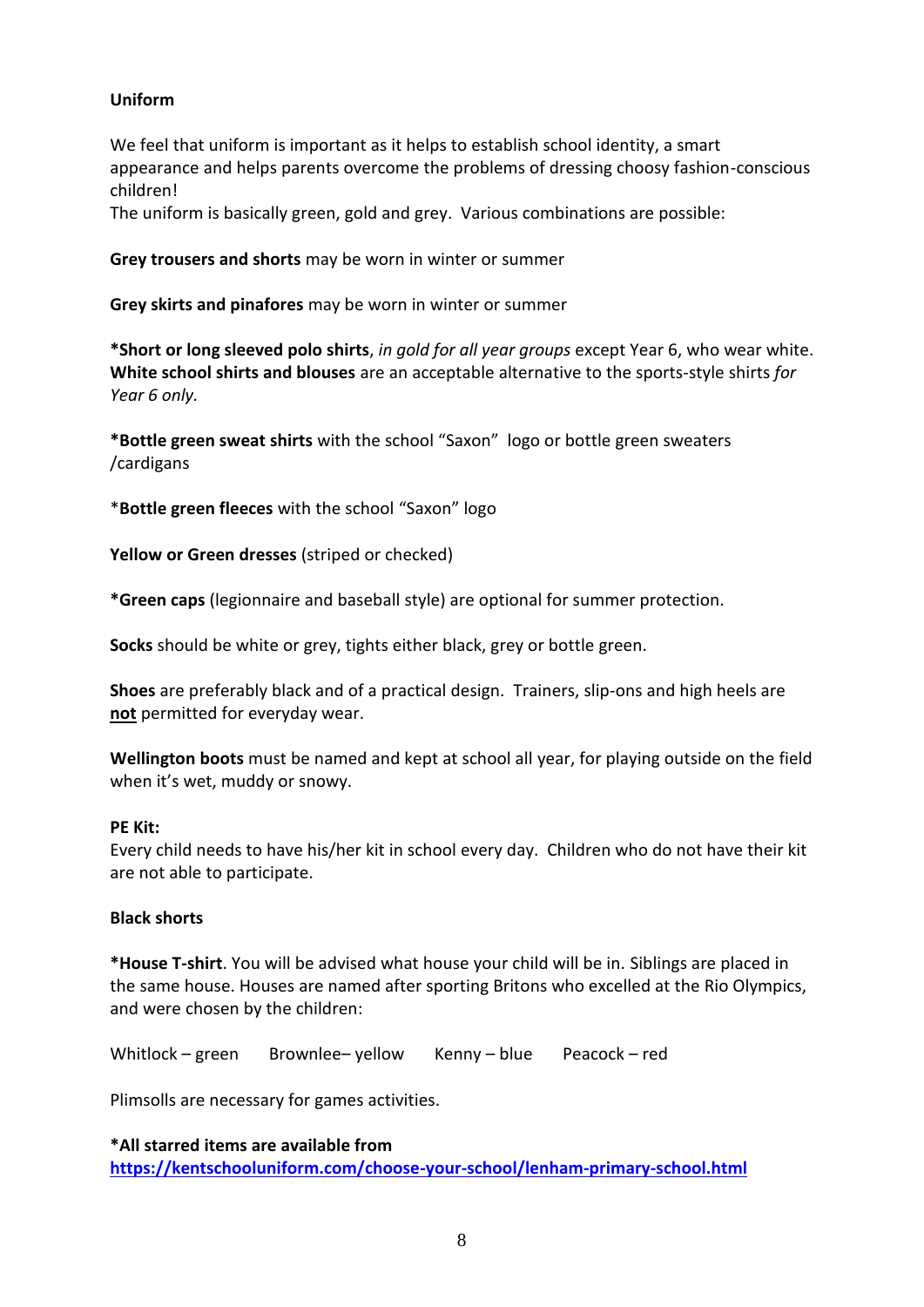# Uniform

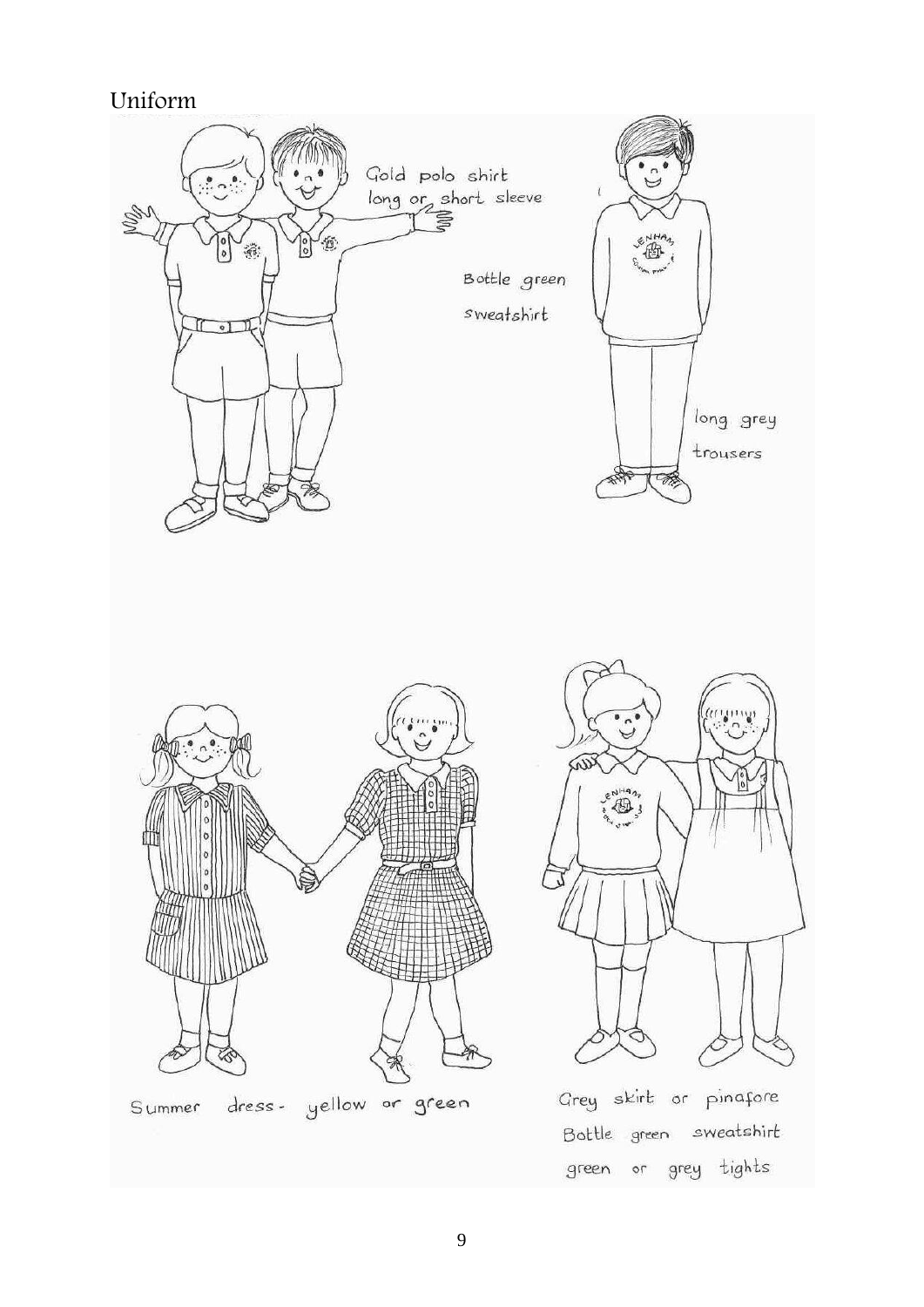# **Art**

Your child will need an overall or an old shirt for arts and crafts activities.

# **Bags**

Please provide a named drawstring shoe bag to hang on your child's peg. The school now markets a book bag, a shoe bag and a rucksack with the Saxon logo.

Large sports bags and back-packs are unsuitable as we do not have space in the cloakrooms to store them.

# **Hair**

Hair below shoulder length should be tied back. No extreme hair styles (such as tramlines) are permitted.

# **Jewellery**

Children are not allowed to wear jewellery in school as it can so easily get lost or damaged. Although we make an exception for small, plain stud earrings we do not recommend that young children have these in school as they will not be allowed to do PE wearing them. If your child has studs he/ she needs to know how to remove and replace them and must have a small container for their storage. If you are thinking about having your child's ears pierced please leave until the summer holidays; as earrings cannot be removed for the first six weeks, and your child will not be able to participate in swimming or PE.

### **Toys**

Our school has lots of super activities and games. Please do not allow your child to bring toys from home as these only get lost or damaged. Of course we welcome items of interest connected with the work the children are doing but it is wise to name these clearly.

Don't forget to **label all school uniform** preferably with woven sew-in tapes as these stay clear for easy identification.

### **Lost Property**

You would be surprised at how much lost property accumulates in school. Usually the class teacher will return items to the child if they are named. Anything which is unclaimed goes to the Lost Property Box held in the office. At the end of each term unclaimed items will be donated to Phil the Bag or if in really god condition to the Heart of Kent Hospice in the village.

It is important to remember that the school does not accept responsibility for any of the children's property.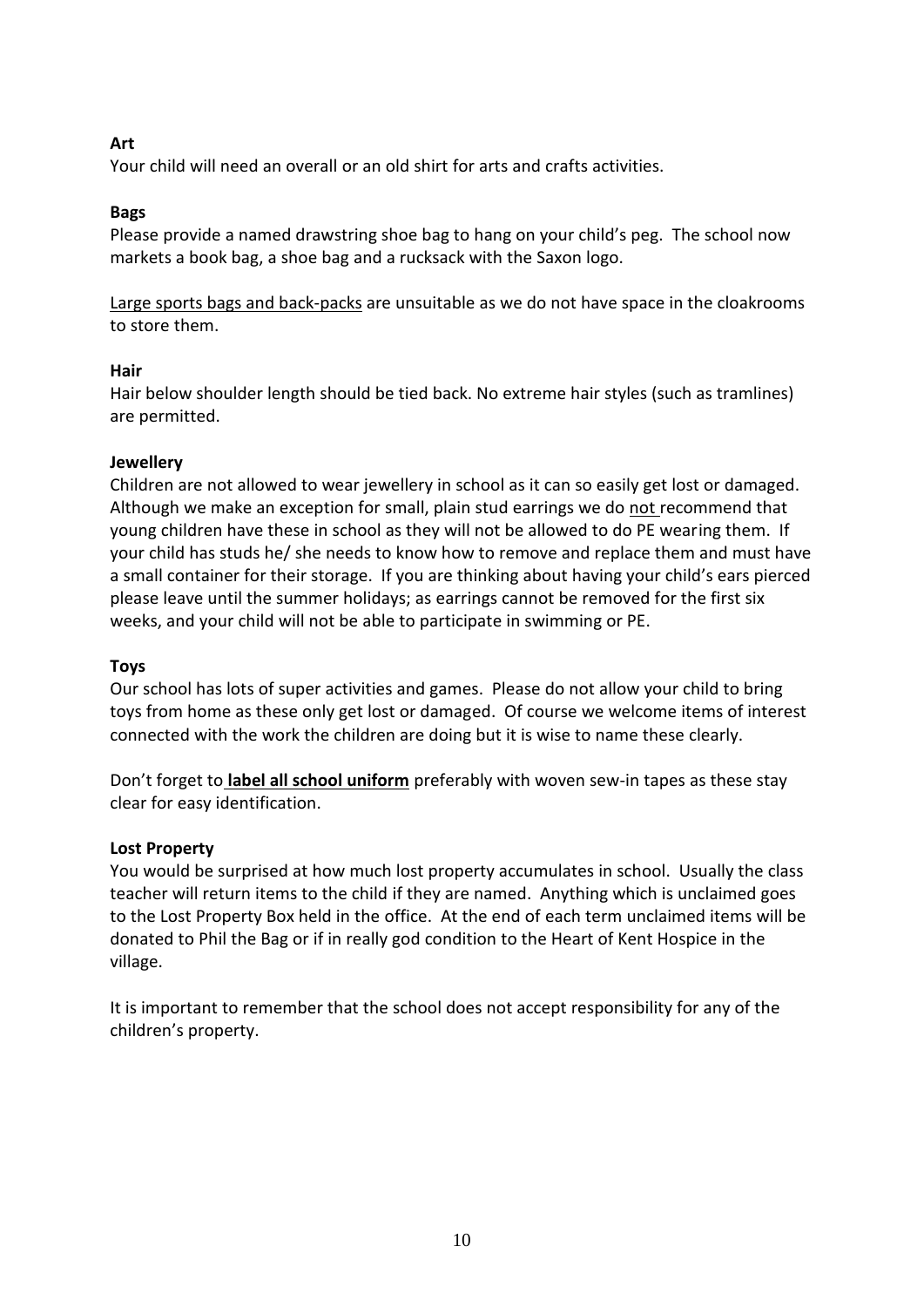# **Information**

There is always a lot happening in school. You will receive newsletters to keep you up to date with things. Letters about specific activities will also come your way. The PTA will be letting parents know about forthcoming events. We also have lots of interesting information available on the school website. Please visit us at **[www.lenham.kent.sch.uk](http://www.lenham.kent.sch.uk/)**

All parents have the opportunity to meet with their child's class teacher for a formal consultation. Generally these consultations take place in Terms 1 and 3 and parents receive a detailed written report annually. We try to offer lots of other opportunities for you to find out about what is going on in school through evening meetings, open days and invitations to class assemblies. **At any time** parents are welcome to call in with a query. If the discussion is likely to take a while it is better to ask the teacher for a suitable time to meet, or make an appointment to see the Headteacher.

### **Getting involved**

We know that parents welcome the opportunity to get involved in their children's education. Many become active in the PTA, helping with the social and fund-raising events which add so much to the life of the school. Some parents are able to offer a regular half day to help in school. Others help with covering books, etc. at home. All this assistance is much appreciated and we know that parents and children benefit from the closely forged links.